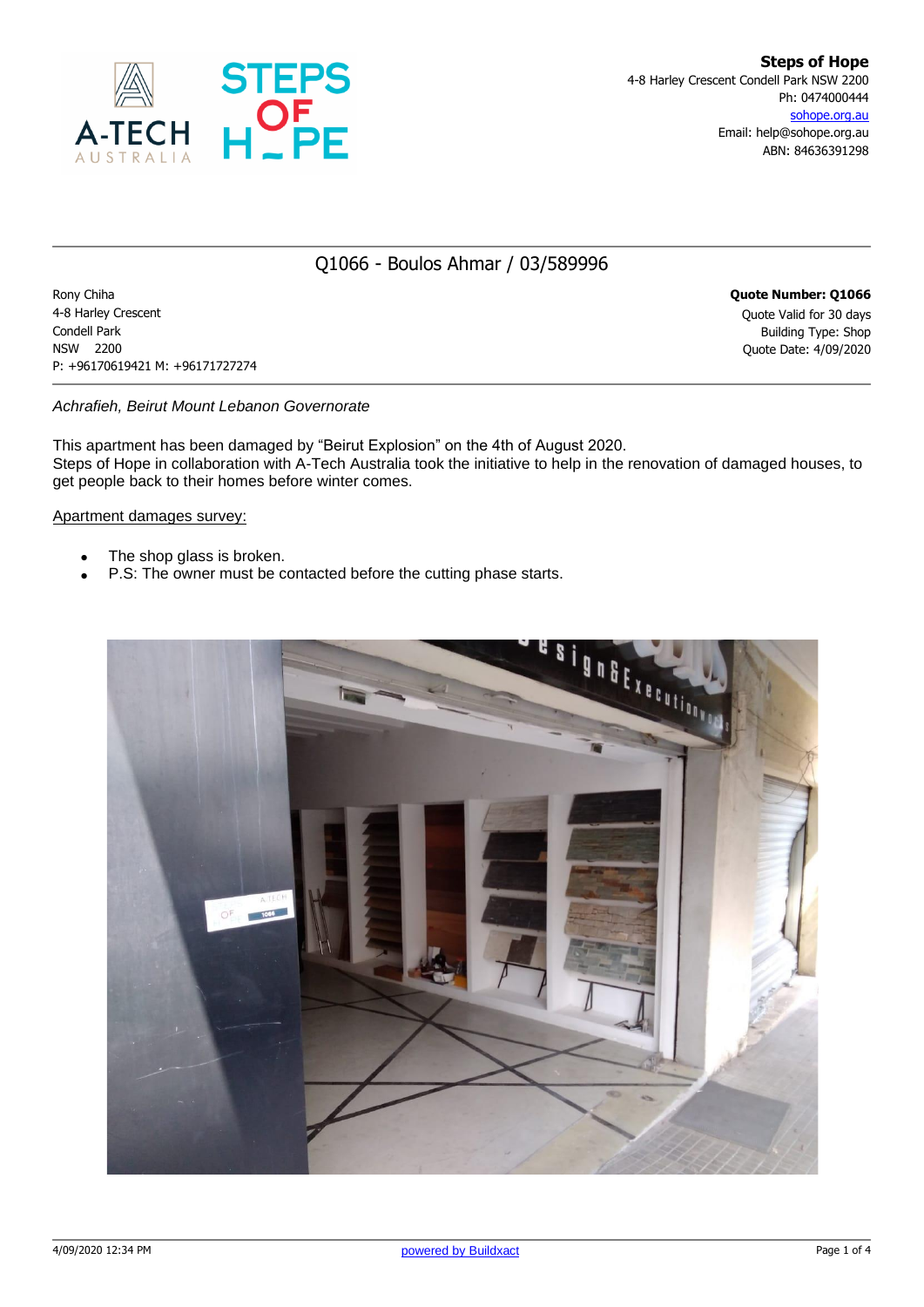

### Specifications and Inclusions

## Glass panel:

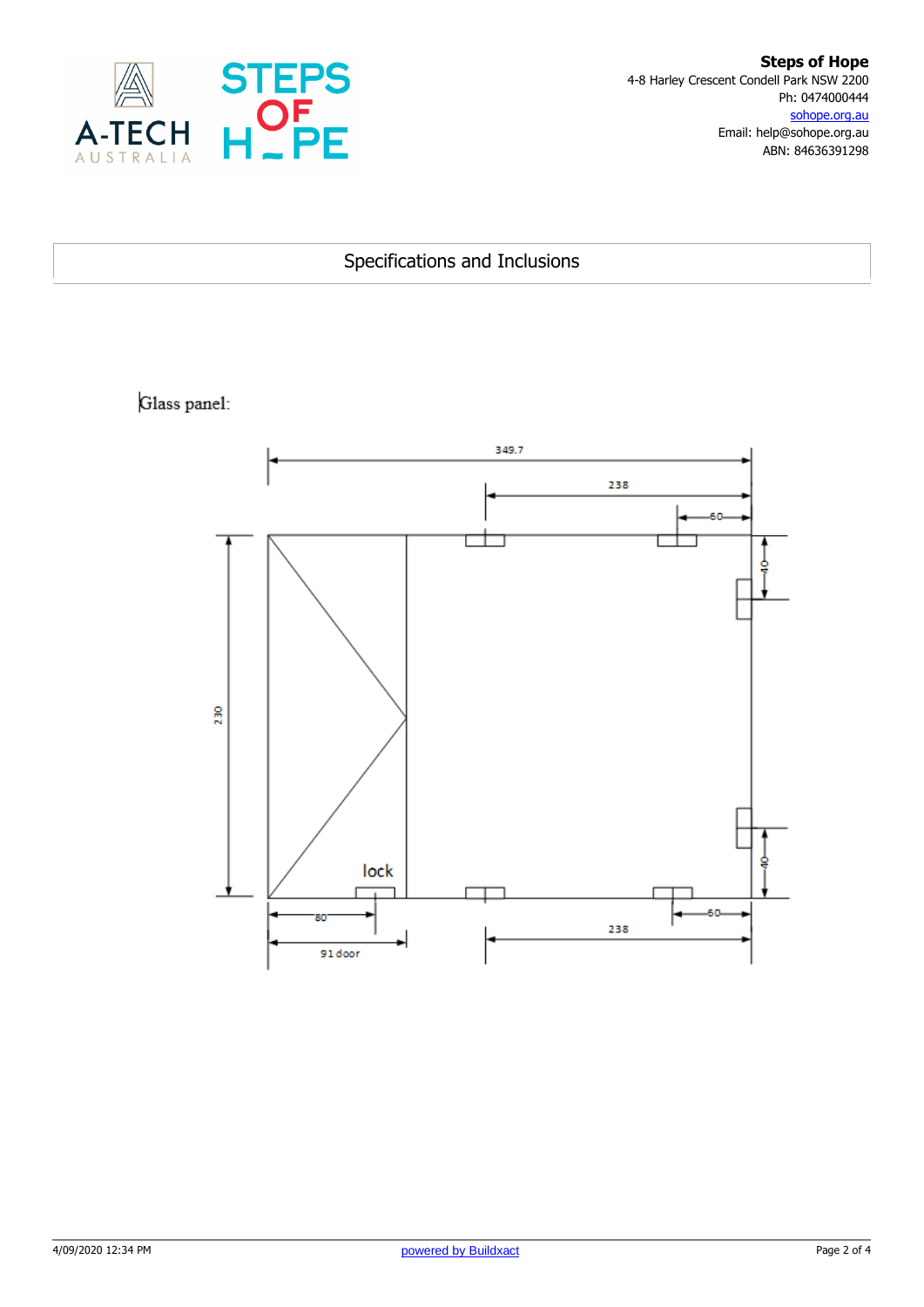

# Q1066 - Boulos Ahmar / 03/589996

### **Estimate**

| Customer:<br>Rony Chiha<br>4-8 Harley Crescent<br>Condell Park<br>2200<br><b>NSW</b><br>Ph: +96170619421<br>Email: help@sohope.org.au |                                                           |                                                         | <b>Estimate Details:</b>                                                                                     |          |  |
|---------------------------------------------------------------------------------------------------------------------------------------|-----------------------------------------------------------|---------------------------------------------------------|--------------------------------------------------------------------------------------------------------------|----------|--|
|                                                                                                                                       |                                                           | Net Total:<br>Markup:<br>Tax:<br><b>Estimate Total:</b> | \$1,026.00<br>$$0.00(0\%)$<br>\$0.00<br>\$1,026.00<br><b>Building Type: Shop</b><br>Date Prepared: 4/09/2020 |          |  |
|                                                                                                                                       |                                                           |                                                         |                                                                                                              |          |  |
|                                                                                                                                       | Cost Items                                                |                                                         |                                                                                                              |          |  |
| Code                                                                                                                                  | Description                                               | Units / UOM                                             | <b>Unit Cost</b>                                                                                             | Total    |  |
| <b>Materials</b><br>1                                                                                                                 |                                                           |                                                         |                                                                                                              | \$946.00 |  |
| 1.1                                                                                                                                   | Stainless Steel Support<br><b>Stainless Steel Support</b> | 7.000 quantity<br>7.000                                 | \$18.00<br>\$18.00                                                                                           | \$126.00 |  |
| 1.2                                                                                                                                   | <b>Entry Door</b>                                         | 8.200 m2                                                | \$100.00                                                                                                     | \$820.00 |  |
| $\overline{2}$<br>Labor                                                                                                               |                                                           |                                                         |                                                                                                              | \$80.00  |  |
| 2.1                                                                                                                                   | Professional Installer                                    | 1.000 Day                                               | \$55.00                                                                                                      | \$55.00  |  |
|                                                                                                                                       | Professional Installer                                    | 1.000 Day                                               | \$55.00                                                                                                      |          |  |
| 2.2                                                                                                                                   | Second Installer                                          | 1.000 Day                                               | \$25.00                                                                                                      | \$25.00  |  |
|                                                                                                                                       | Second Installer                                          | 1.000 Day                                               | \$25.00                                                                                                      |          |  |

Net Total: \$1,026.00 Markup: \$0.00

Tax: \$0.00

#### **Estimate Total: \$1,026.00**